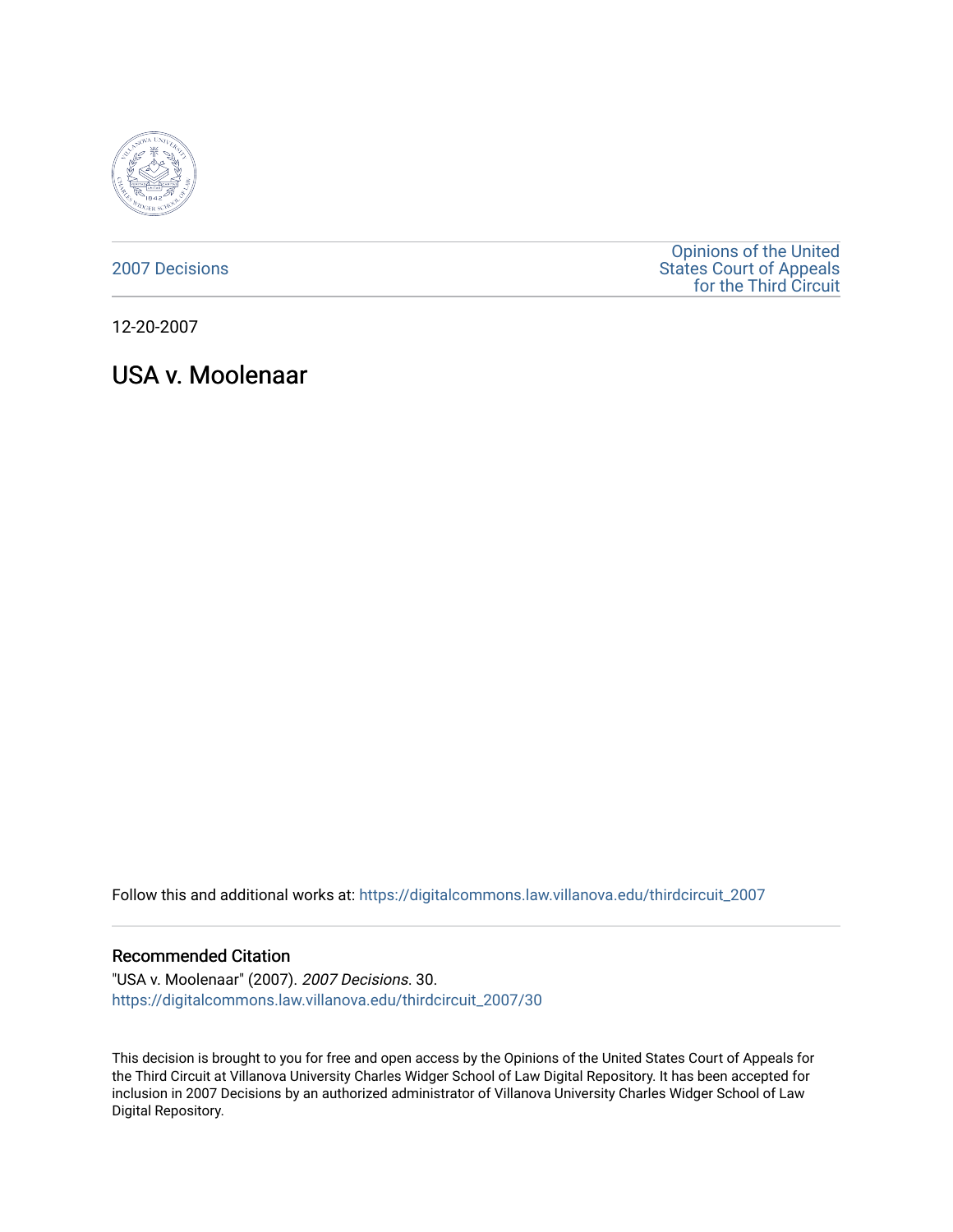## UNITED STATES COURT OF APPEALS FOR THE THIRD CIRCUIT

#### Case No: 06-1342

## UNITED STATES OF AMERICA; GOVERNMENT OF THE VIRGIN ISLANDS,

Appellants

v.

LUCIEN A. MOOLENAAR, II

\_\_\_\_\_\_\_\_\_\_\_\_\_\_\_\_\_\_\_\_\_

On Appeal from the District Court of the Virgin Islands District Court No. 03-CR-145 District Judge: The Honorable Raymond L. Finch

ARGUED: December 11, 2007

 $\frac{1}{\sqrt{2}}$  ,  $\frac{1}{\sqrt{2}}$  ,  $\frac{1}{\sqrt{2}}$  ,  $\frac{1}{\sqrt{2}}$  ,  $\frac{1}{\sqrt{2}}$  ,  $\frac{1}{\sqrt{2}}$  ,  $\frac{1}{\sqrt{2}}$  ,  $\frac{1}{\sqrt{2}}$  ,  $\frac{1}{\sqrt{2}}$  ,  $\frac{1}{\sqrt{2}}$  ,  $\frac{1}{\sqrt{2}}$  ,  $\frac{1}{\sqrt{2}}$  ,  $\frac{1}{\sqrt{2}}$  ,  $\frac{1}{\sqrt{2}}$  ,  $\frac{1}{\sqrt{2}}$ 

Before: SMITH, NYGAARD, and ROTH, *Circuit Judges*

(Filed: December 20, 2007 )

Armando O. Bonilla (Argued) Nicholas A. Marsh United States Department of Justice Criminal Division 1301 New York Avenue, N.W. Washington, DC 20005 *Counsel for Appellants*

Arturo R. Watlington, Jr.(Argued) #3B Store Gronne Gade, P.O. Box 261 Charlotte Amalie, St. Thomas USVI, 00804 *Counsel for Appellee*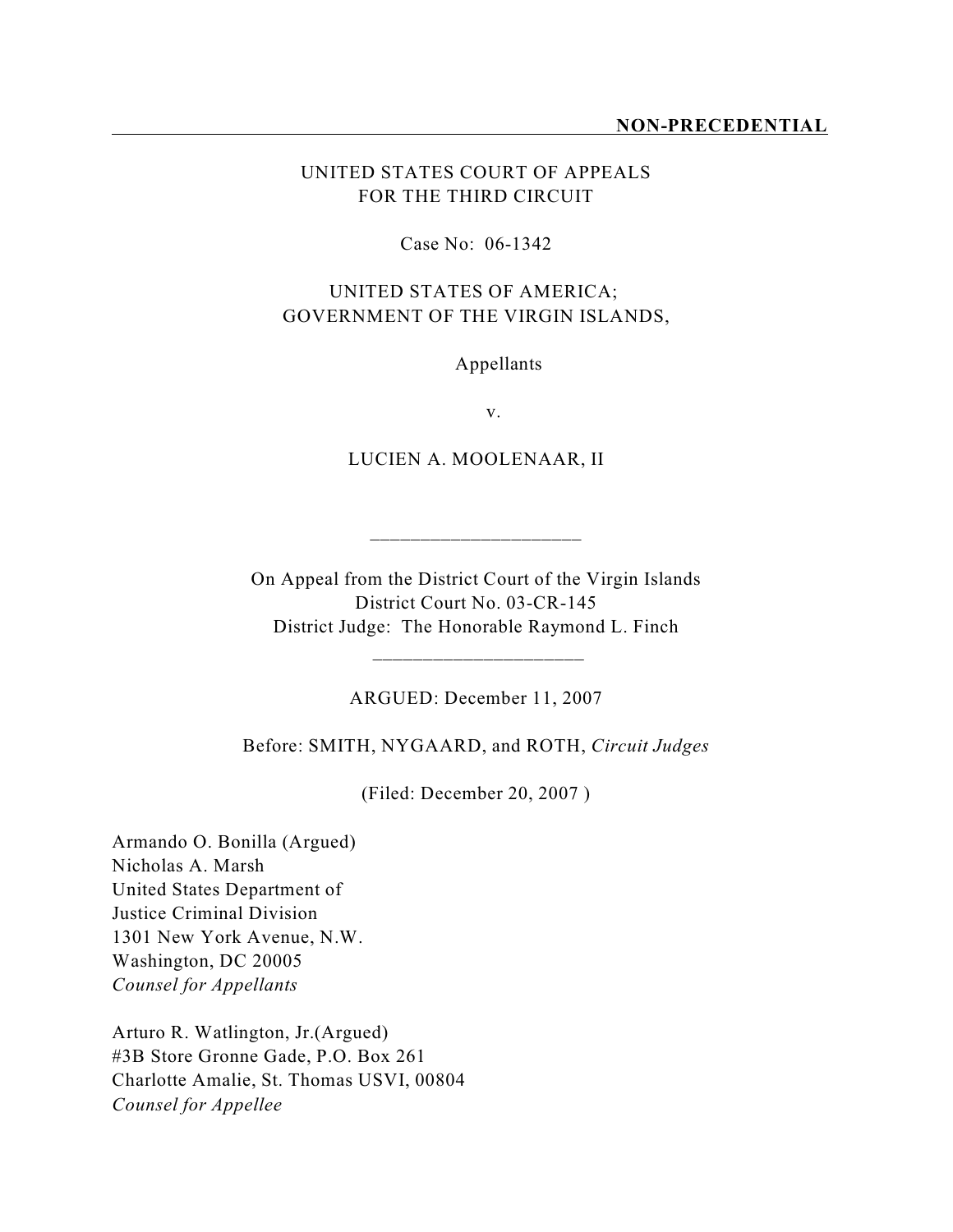# OPINION \_\_\_\_\_\_\_\_\_\_\_\_\_\_\_\_\_\_\_\_\_\_\_

\_\_\_\_\_\_\_\_\_\_\_\_\_\_\_\_\_\_\_\_\_\_\_

PER CURIAM.

This appeal concerns the reasonableness of the District Court's below-guidelines sentencing of Lucien A. Moolenaar, II ("Moolenaar"). After a three-day jury trial, Moolenaar was convicted of: (1) conversion of government funds in violation of 18 U.S.C. § 666(a)(1)(A); (2) grand larceny in violation of 14 V.I.C. §§ 1081 and 1083; and (3) making a false statement in violation of 14 V.I.C. § 843(3). The District Court set Moolenaar's Total Offense Level at 14 and his Criminal History Category at I, resulting in a sentencing guideline range for Count I of 15 to 21 months incarceration. The court then sentenced Moolenaar to five years of supervised probation as to Count I and imposed a fine of \$30,883.09; an amount equal to the interest that would have accrued on a loan of the amount of government money Moolenaar converted. For the reasons set forth below, we will vacate the judgment and remand for resentencing.

I.

Moolenaar is a former high-ranking official in the Virgin Islands Department of Health. In January 1995, he submitted two stale government payroll checks to the Department of Finance for re-issuance. In June 1995, the Department of Finance processed that request and added the net sum of \$1,626.25 to Moolenaar's biweekly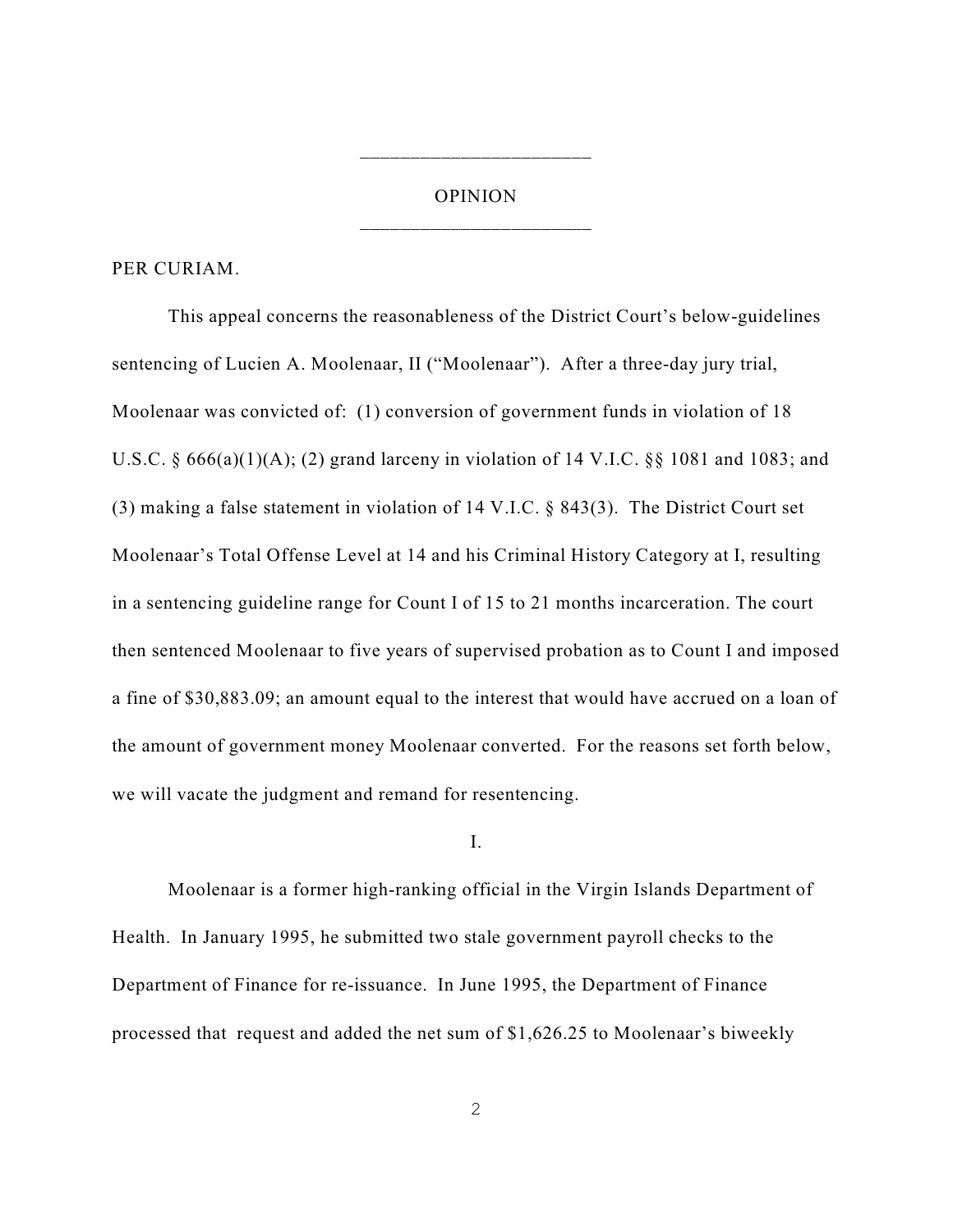payroll check. Due to an error, the government thereafter continued to add this amount to his pay check through September 2000. In total, Moolenaar received \$102,497.85 in erroneous payments, an amount that more than doubled his net income every other pay period for more than five years.

Following a three-day trial, a jury convicted Moolenaar of all charges. On December 14, 2005, the District Court – over the government's objections – sentenced him to five years of supervised probation and imposed a fine of \$30,883.09 as to Count I. Additionally, the court sentenced Moolenaar to concurrent general terms of two years probation as to Counts II and III.

At the sentencing hearing, the District Court noted that:

I have studied the Probation report, and of course I've heard arguments from both sides, and I am of the opinion that this is one of those cases where, because of the circumstances that I've heard, would not . . . justify confinement. And I am, therefore, not sentencing [the defendant] to a term of confinement.

On December 22, 2005, the court filed a Statement of Reasons, which stipulated that

"[t]he Court departed from the advisory sentencing guideline range pursuant to Title 18

U.S.C.  $\S 3553(a)(1)$ , the nature and circumstances of the offense and the history and

characteristics of the defendant." On January 20, 2006, the United States and the

Government of the Virgin Islands filed a timely notice of appeal.<sup>1</sup>

<sup>&</sup>lt;sup>1</sup>The District Court of the Virgin Islands had jurisdiction over this criminal matter pursuant to 18 U.S.C. § 3231 and 48 U.S.C. § 1612. This Court has jurisdiction under 18 U.S.C. § 3742(b).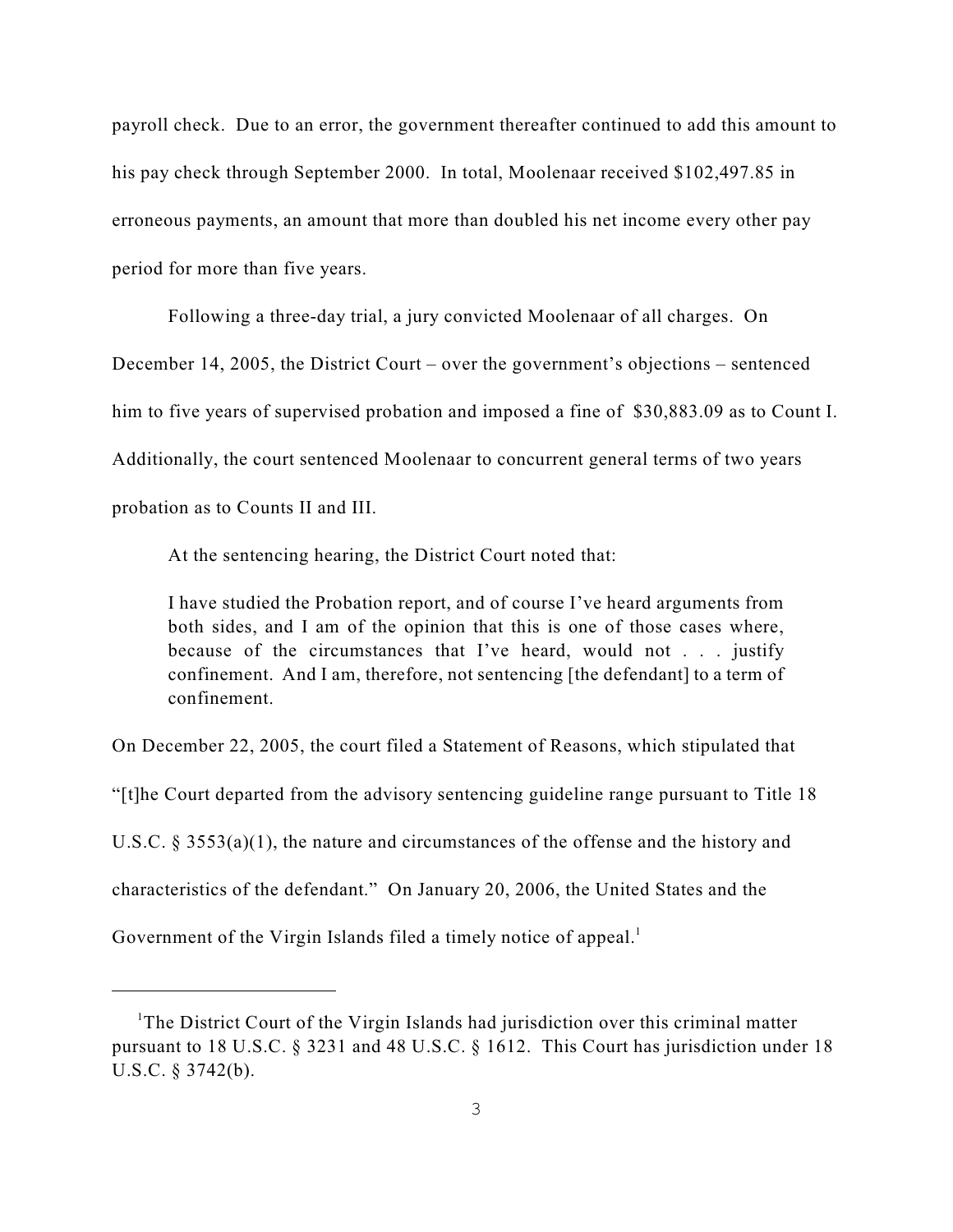II.

In *United States v. Booker*, the Supreme Court held that mandatory application of the Federal Sentencing Guidelines was unconstitutional. 543 U.S. 220 (2005). Under the resulting advisory-guidelines regime, District Courts enjoy significant latitude in imposing criminal sentences. *Rita v. United States*, — U.S. —, 127 S.Ct. 2456, 2465 (2007); *Gall v. United States*, — U.S. — , No. 06-7949, 2007 WL 4292116, at \*7 (U.S. Dec. 10, 2007). Post-*Booker*, appellate review is limited to reviewing the trial court's sentence for "reasonableness." *United States v. Cooper*, 437 F.3d 324, 327 (3d Cir. 2006).

Practically speaking, the reasonableness standard of appellate review is akin to abuse of discretion. *Gall,* 2007 WL 4292116, at \*7 ("Our explanation of 'reasonableness' review in the Booker opinion made it pellucidly clear that the familiar abuse-of-discretion standard of review now applies to appellate review of sentencing decisions."). In conducting a reasonableness review, we must ensure that the sentencing court gave "meaningful consideration" to the sentencing factors articulated in 18 U.S.C. §  $3553(a)^2$  and "reasonably applied them to the circumstances of the case." *Cooper*, 437

 $2$ The factors a sentencing court must take into account include:

<sup>(1)</sup> the nature and circumstances of the offense and the history and characteristics of the defendant;

<sup>(2)</sup> the need for the sentence imposed–

<sup>(</sup>A) to reflect the seriousness of the offense, to promote respect for the law, and to provide just punishment for the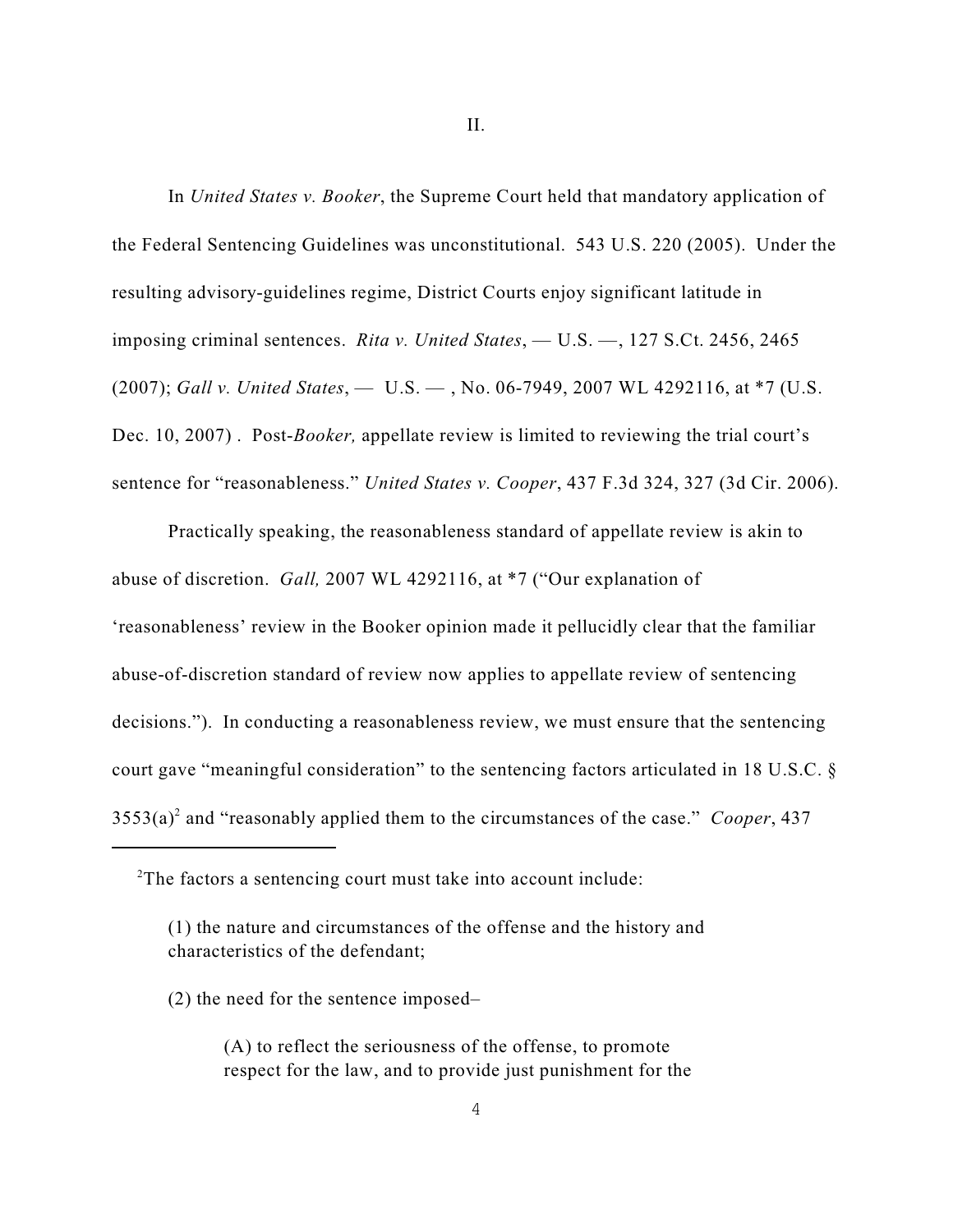F.3d at 300. As a threshold matter, it is therefore vital that the District Court "state adequate reasons for a sentence on the record so that this court can engage in meaningful appellate review." *United States v. King*, 454 F.3d 187, 196-97 (3d Cir. 2006). The party challenging the sentence has the burden of demonstrating unreasonableness. *Cooper*, 437 F.3d at 332.

offense;

(B) to afford adequate deterrence to criminal conduct;

(C) to protect the public from further crimes of the defendant; and

(D) to provide the defendant with needed educational or vocational training, medical care, or other correctional treatment in the most effective manner;

(3) the kinds of sentences available;

(4) the kinds of sentence and the sentencing range established for--

(A) the applicable category of offense committed by the applicable category of defendant as set forth in the guidelines . . . ;

(5) any pertinent policy statement . . . issued by the Sentencing Commission . . . that . . . is in effect on the date the defendant is sentenced[;]

(6) the need to avoid unwarranted sentence disparities among defendants with similar records who have been found guilty of similar conduct; and

(7) the need to provide restitution to any victims of the offense.

18 U.S.C. § 3553(a).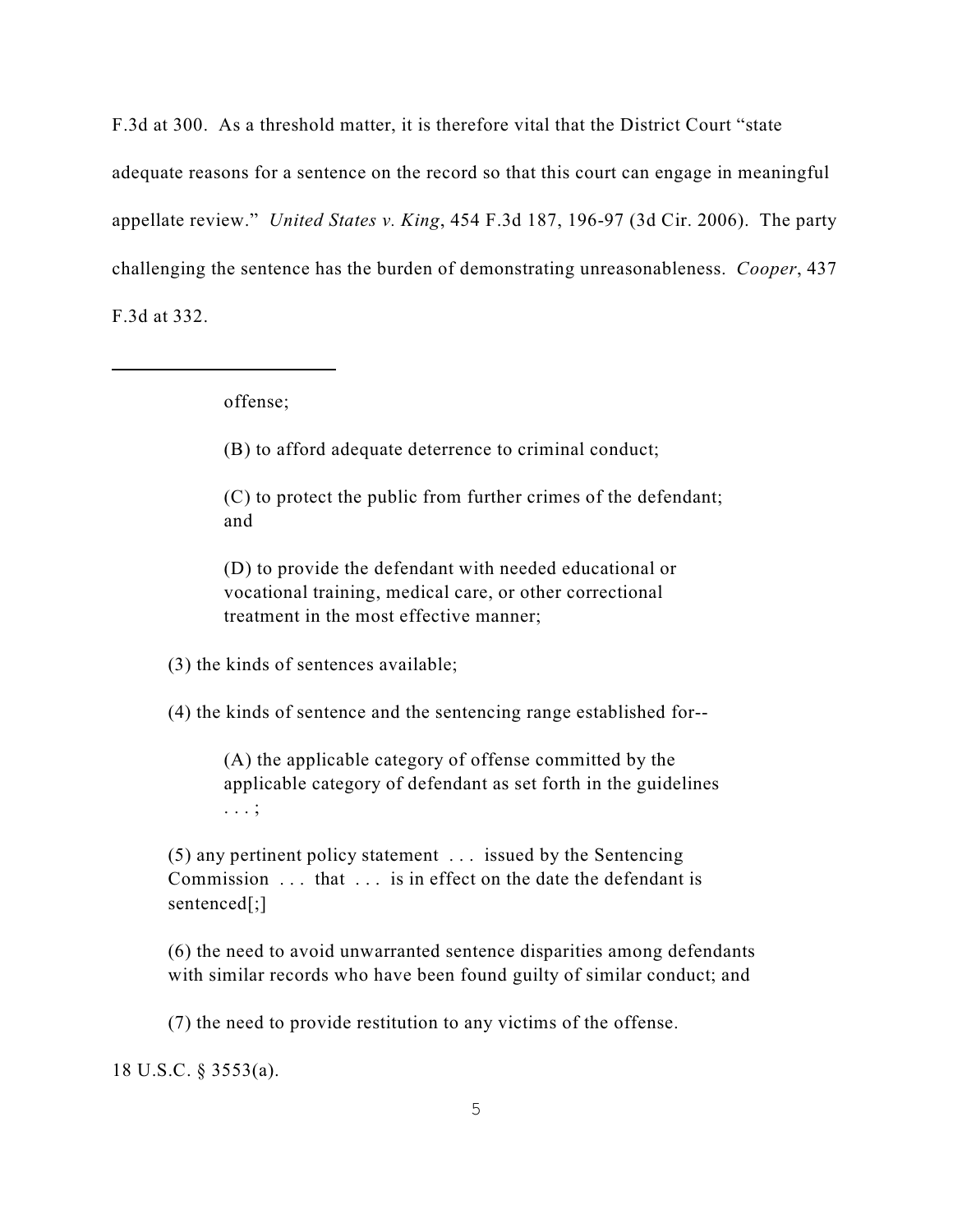Here, the government says that the sentence the District Court imposed is both procedurally and substantively unreasonable because (1) "the sentencing judge failed to give any meaningful consideration to the relevant sentencing factors codified in 18 U.S.C.  $§$  3553(a)..." and (2) "when reasonably applied to the facts of this case, the relevant sentencing factors demand the imposition of a prison sentence . . . ." Moolenaar, in contrast, argues that the District Court provided sufficient justification for his belowguidelines sentence to withstand deferential post-*Booker* scrutiny. We agree that the sentence cannot stand because the sentencing court failed to articulate the rationale for its below-guidelines sentence.

To determine whether a sentencing court acted reasonably, we examine the court's application of the  $\S 3553(a)$  factors to determine whether it reasonably applied them to the circumstances of the case. "In doing so, we apply a deferential standard, the trial court being in the best position to determine the appropriate sentence in light of the particular circumstances of the case." *Cooper*, 437 F.3d at 330. Meaningful appellate review, however, is impossible where the sentencing court fails to articulate the rationale for its sentence. *Gall,* 2007 WL 4292116, at \*12 ("After settling on the appropriate sentence, he [the sentencing Judge] must adequately explain the chosen sentence to allow for meaningful appellate review and to promote the perception of fair sentencing."); *King*, 454 F.3d at 196-97. Here, the record thoroughly fails to elucidate the basis for the sentence the District Court imposed.

6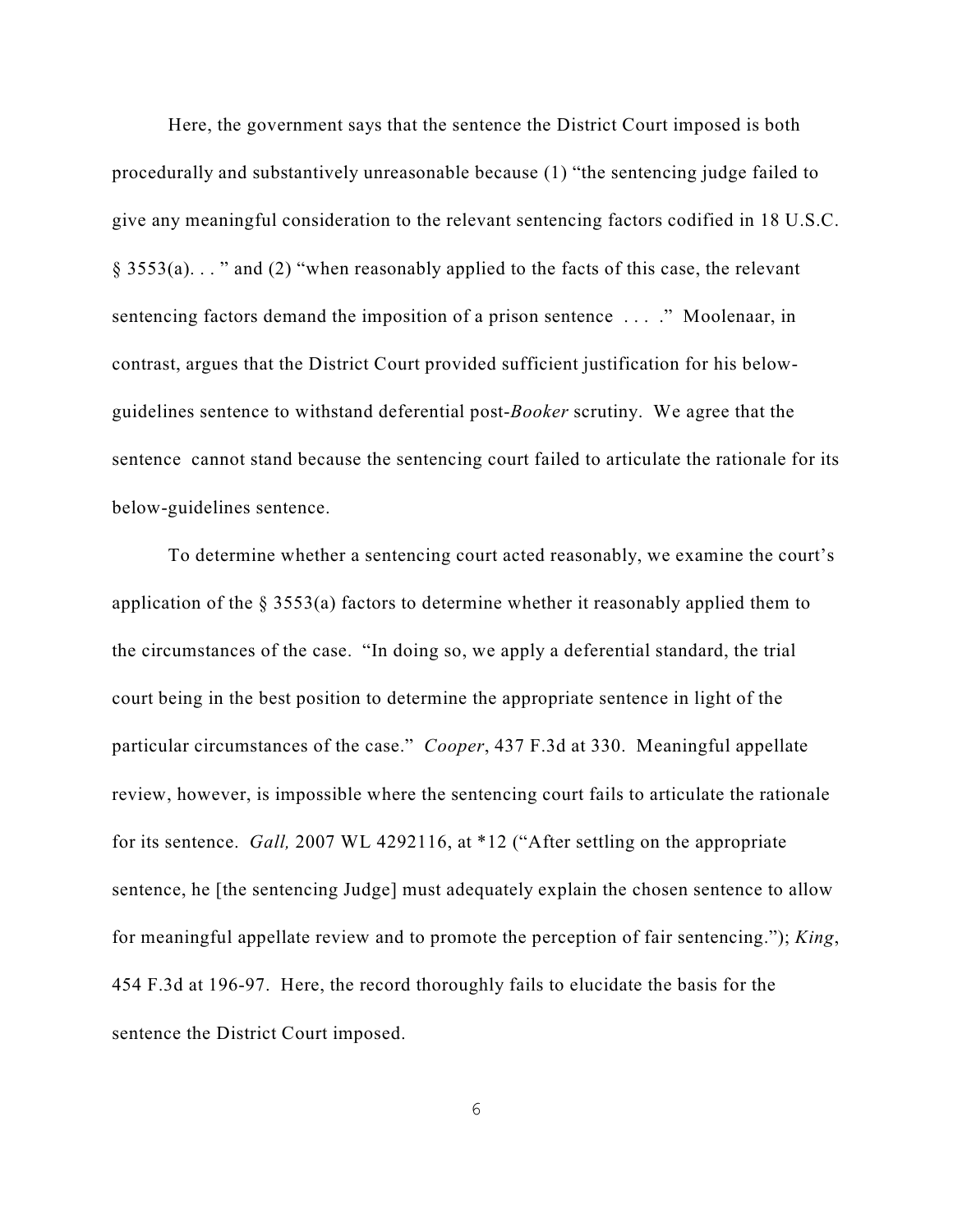At the sentencing hearing, the District Court did little more than note that it had "studied" the Pre-Sentence Report and "heard" the arguments of both sides before pronouncing that "the circumstances" of the case did not justify confinement. The December 22, 2005 Statement of Reasons provided no additional insight into the court's thinking, stating only that the departure from the guidelines was based upon "Title 18 U.S.C. § 3553(a)(1), the nature and circumstances of the offense and the history and characteristics of the defendant." At no point did the sentencing court discuss how this factor militates in favor of the sentence it ultimately imposed. Moreover, the record is completely silent regarding if or how the District Court weighed the remaining six §  $3553(a)$  factors.

Where, as here, the District Court fails to provide a reasoned basis for a criminal sentence, we cannot engage in meaningful appellate review. Quite simply, deferring to reasoning that the District Court declines to provide is impossible. Accordingly, we cannot sustain the sentence the District Court imposed in this case.

Additionally, certain conduct of the District Judge exhibited at the sentencing hearing troubles us. At that time, then-Chief Judge Finch stated that the Presentence Report recommended a sentence of probation. The recommendation stated no such thing. When the government properly objected to that statement, Judge Finch responded by stating: "I don't have to sentence, according to what Mr. Smith tells me to do. Gone home. Goodbye." He then threw the Presentence Report across the bench and left the

7